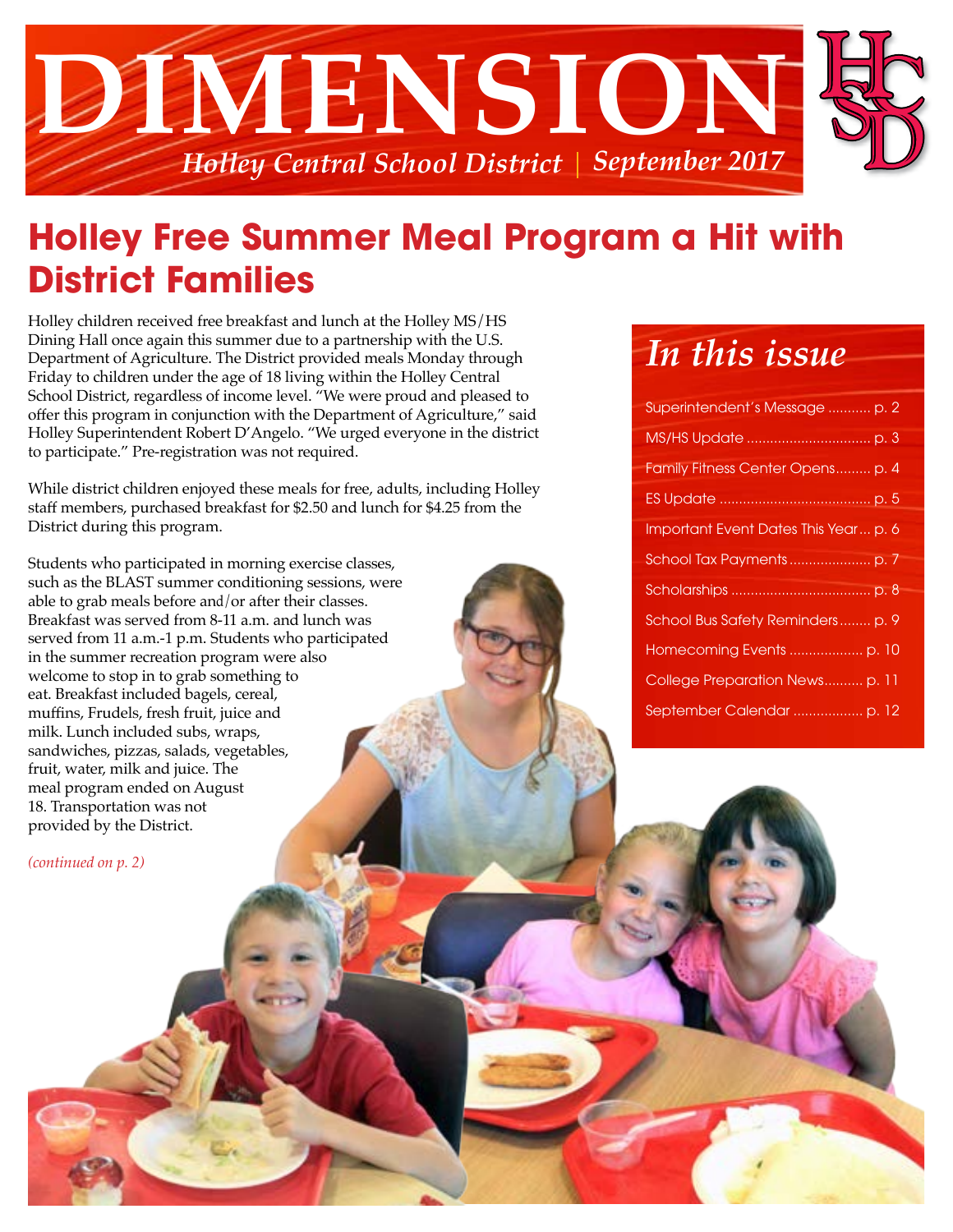# **Superintendent's Message: WELCOME BACK!**

Dear Parents and Students,

Welcome back to school to all of our students, staff **V** and families. This was a great summer for getting outdoors and enjoying all that nature has to offer. I also want to thank everyone for your patience and understanding this past summer as we completed the final phase of our capital project. This phase concentrated on:

- 1.Installing new rooftop units at both of our schools, along with installing new roofs over the gym and auditorium portions of the MS/HS, and new canopy roofs at the MS/ HS.
- 2.Installing new exterior windows at the ES, and installing a new bus loop to separate bus traffic from other vehicle traffic at the ES.
- 3. Constructing two new playgrounds at the ES, one on each end of the building.
- 4. Constructing a new tennis court behind the MS/HS, and renovating a portion of the old tennis court to accommodate additional tennis and pickleball courts, and two new basketball courts.

These renovations are not all-inclusive, but provide you with a good indication of the amount of work that was completed this summer. This entire project, with all of the renovations, places our school district in the category of having one of the finest buildings and grounds of all school

districts in Western New York. I am extremely grateful to the community for your support of our capital project as it not only benefits the school district and students, but also the community at-large. Everyone will be able to enjoy all that the school district has to offer, such as the state-of-the-art school buildings, all-weather track and football stadium, and new tennis, pickleball and basketball courts. All of this is further enhanced by the outstanding condition of our grounds, the result of hard work by our grounds staff.

The "HOLLEY STRONG" motto comes to mind, as we have much to be proud of in the Holley School District: our outstanding buildings and grounds, our hardworking staff, a safe and orderly school environment, our supportive parents, and of course, our students; they are the greatest kids of all! I invite all parents to join us in maintaining the best possible school district for our students, as they are our greatest assets. Parents, please do not hesitate to contact us if we can assist you in any manner. By working together, we will be better able to assist our students in becoming all that they are capable of being. Have a great school year!

Thems (. S/Sylv

Robert C. D'Angelo

#### *(continued from cover)*

## **Holley Free Summer Meal Program a Hit with District Families**

Students cited Breakfast Breaks, cereal and bagels as their top choices for breakfast. Pizza, wraps, chicken fingers and subs were their favorites for lunch. Seventh grader Gavin Baney was back again this summer for lunch. "I like coming here because then I don't have to make my own lunch," he said. Parent Jenny Gminski said she also enjoyed the break from making meals. She brought her two children in for lunch daily. "My kids are homeschooled, so it breaks up our day and they look forward to it," she said. Parent Casey McCormack said not only did she appreciate the cost savings on groceries, but her kids enjoyed the social aspect of eating lunch at school. "They like seeing their friends and being able to visit with them over lunch," she said. Parent Priscilla Church said her

elementary school-aged daughters like the experience of eating in the Dining Hall at the MS/HS. "They eat more food in the summer program than they would normally eat from their own school's cafeteria," she said.

Candace Bradley, who daily brought in a group of kids ranging in age from three to nine years old, appreciated the assistance from the cafeteria staff. "Pam and Jean are so helpful with getting the kids what they need as they go through the line and travel to their table," she said. "I like the variety of the meals. If the kids don't finish their food, we pack up the leftovers, and they can eat them later in the day." Mary Jo Smith brought her grandchildren in regularly for lunch. "This was a convenient program because I could look at the menu for the month and know what would appeal to the kids," she said. "They really appreciated having a choice of what to eat for lunch. I liked knowing they were eating a balanced meal. It also helps train the little ones on how to go through the lunch line in preparation for going back to school."

Food Service Director Vickie Scroger said she noticed a decrease in attendance this year, with less student activities held at the school this summer. Scroger said the busiest days were Tuesdays and Wednesdays when the summer recreation program was in session. On average, 379 meals were served each week. Lunches proved more popular than breakfasts, with a total of 1,659 lunches served versus 1,378 breakfasts at the end of eight weeks of summer meals.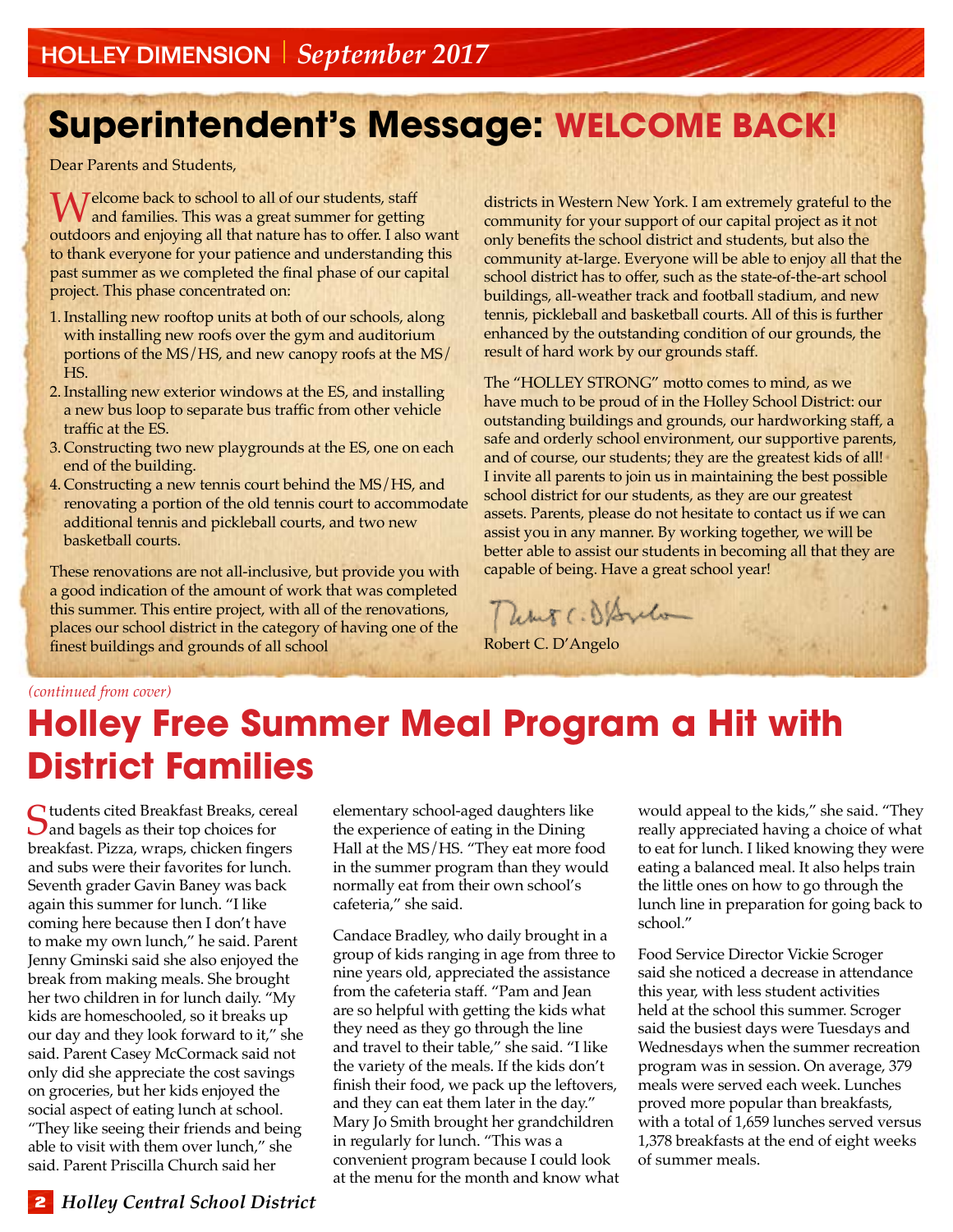# **Middle School/High School**  *(MS/HS) Update*

 $\Gamma$  t is hard to believe that the summer is<br>over, and we are ready for another school is a summer of over, and we are ready for another school year. It really seemed like the summer flew by. I would like to take this opportunity to welcome everyone back to an exciting new year.

Back to School night is scheduled for Tuesday, Sept. 5 from 5:30-7 p.m. Locker assignments will be given out at that time. Please bring your completed emergency form with you to obtain your locker assignment. If you do not bring it with you, we will ask you to complete one that evening. Students and parents are welcome to explore the school, find their classes, meet their teachers and put their school supplies in their lockers. A packet of information, including students' schedules, was sent out the week of Aug. 21; please contact the school if you have not yet received this information.

We are looking forward to an exciting school year. Several teachers worked on the curriculum this summer and are eager to share their work with students. The first day of school for students is Sept. 6. First period begins at 7:30 a.m. and period 9 ends at 2:24 p.m.

On the first day of school, students will attend every class. Students will also attend an assembly by motivational speaker Zach Gowen, who will share his unique story of tragedy and triumph. He will inspire and empower our students, as he has done for thousands of students across the country. We look forward to hearing his message and focusing on positive choices and personal responsibility throughout the school year.

The code of conduct and attendance policy have been revised, and they are posted on the district website [\(www.holleycsd.org\)](http://www.holleycsd.org). Attendance and punctuality in school continues to be stressed, beginning on the very first day. Please make sure that your students are in school each day and arrive with time to get to their first period class. Students' attendance in school directly impacts students' achievements.

The cell phone and electronic policy are staying the same at the MS/HS. Students will clearly see when it is OK and when it is not OK to use cell phones and electronics by a red, yellow and green light policy. Red symbolizes no use, yellow symbolizes use with teacher permission and green means free to use.

Respect, Responsibility and Safety will continue as a common theme this school year throughout the district. It is our expectation that our entire school community respect themselves and others. For all of us to be safe, you must be responsible and accept the responsibility that is given to you. In our ever-changing world, people who possess and understand those qualities will be ready to take on daily challenges, while also being productive citizens in their communities.

Regular communication is always encouraged. It is important for you to have open communication with all members of the school community. Please do not hesitate to contact teachers, staff and administration with any questions, comments or suggestions. Please utilize the district website to obtain the most updated information regarding school and the programs available.

Please make sure that you utilize our student management system, SchoolTool. If you have registered in the past, your account is still active. If you have not used the system before, please register for access to your student's grades, schedule, attendance and discipline information. Our interim reports are not mailed home, but they are available on SchoolTool. Visit the district website for more information.

It is my hope that all students, parents and community members take pride in their entire school program. Best wishes for a productive and enjoyable school year.

Susan R. Cory Middle School/High School Principal

### **Some support programs that are still in place for the MS/HS students this year:**

### **Homework Lab**

This is supervised by a staff member and provides students with a quiet place to complete homework assignments before going home. The homework lab is open Monday through Thursday each week from 2:30-3:05 p.m. in the library. Students have access to computers and resources while completing their work. This is a good place to complete homework, read, conduct research, utilize computers, etc. Students who want to stay without doing homework will have their grades checked on SchoolTool daily; students failing a subject need to complete their work before using library resources.

**We will not be providing a 5 p.m. bus this year.**

### **Free Afterschool Snack**

All students in the district will continue to receive a free, healthy afterschool snack every day. Free afterschool snacks are available in the MS/HS Dining Hall. Other snack options continue to be available for purchase in the Dining Hall. We encourage all students to stop in for a snack before they board their afternoon busses or when staying afterschool for extracurricular activities or additional academic support.

**We hope you will take advantage of these programs!**

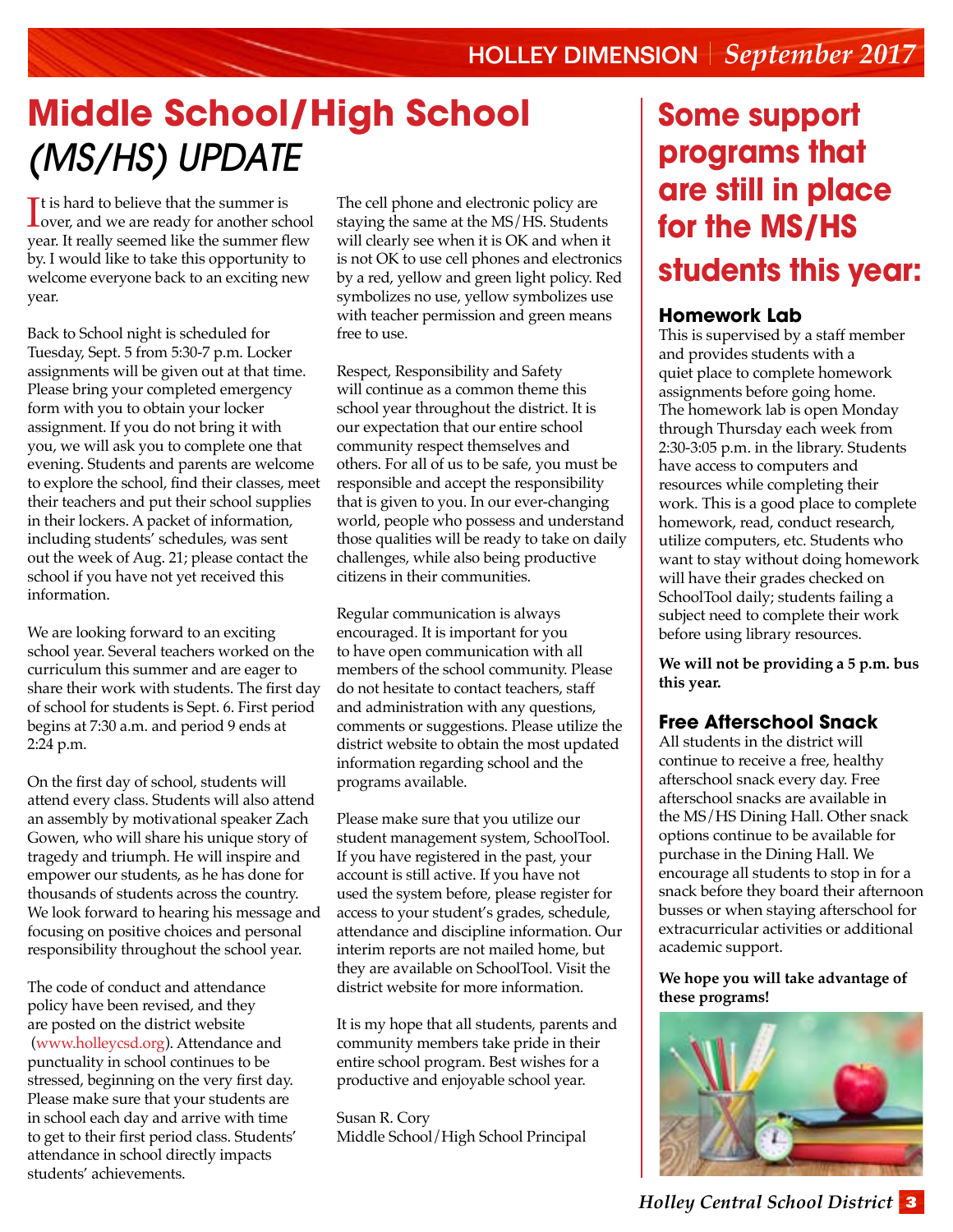# **Holley Athletes Had** a BLAST This Summer

The BLAST program (Biomechanical Learning And Stability Training) returned to Holley<br>MS/HS this summer to help student athletes in grades 7-12 stay conditioned for sports.<br>Ledi Wibers, Heller's Athletis Trainer from LeBey Jodi Wiborg, Holley's Athletic Trainer from LeRoy Physical Therapy & Village Fitness, led the free hour and a half sessions, held three times a week for five weeks. Students worked on their speed, footwork, core strength, flexibility, balance, power moves and lifts, muscular strength and endurance. They completed workouts on the track or in the multipurpose room at the MS/HS. Each session ended with 30 minutes of games, such as tag or kickball. The workouts became more challenging as the summer session progressed.

Wiborg said that Holley had lower attendance rates this year, with most sessions averaging about a dozen students. She had a higher percentage of middle school athletes participate this year. Many of the athletes participating in the BLAST program are cheerleaders, or soccer or volleyball players. This free summer session for Holley students was offered as part of the district's Athletic Training contract with LeRoy Physical Therapy.

# **Family Fitness Center Reopens**

The Family Fitness Center will reopen during the week of Sept. 11. Days of operation continue to be Monday through<br>Thursday, from 5:30-8 p.m. The center is open to district residents age 10 and older. Any elementary studen age 10 or older, must have a parent/guardian present with them while using the center. At this time, the Family Fitness Center is scheduled to remain open until May 31, 2018.

Returning and new fitness center users must sign a waiver form each year before using the center. There is a supervisor on staff to show you around the center and explain the proper use of the equipment. Any questions, please call Connie Nenni at 638-6316, extension 2003. We look forward to seeing the center continue to be used regularly by both returning and new fitness enthusiasts.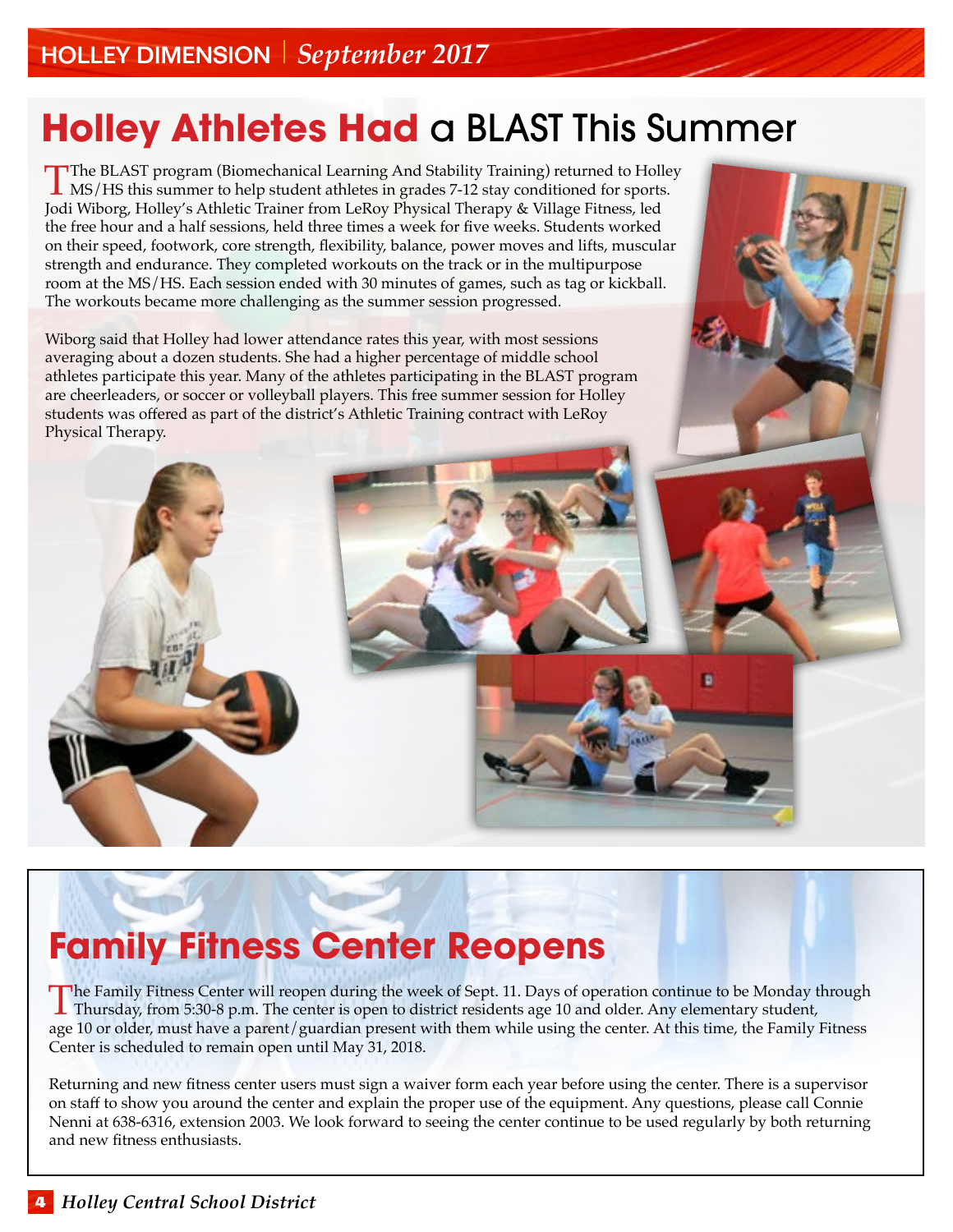# **Elementary School** *(ES)* **UPDATE**

Welcome back to a new school year! I hope everyone was able to relax and enjoy the summer break. Tim Artessa and I are very excited to start the school year and look forward to the first day!

Holley ES has worked hard to be a bully-free and safe place to learn. We will continue to implement Positive Behavioral Interventions and Supports (PBIS) in all areas of the school environment because we believe that by creating and maintaining a safe and supportive school environment, we will pave the way for increased academic success. At school, **Respect, Responsibility and Safety** are the words students will see and hear. There will be many opportunities throughout the school year for parents to participate in and support student learning. The very first opportunity will be to help prepare your child for a positive start to the school year by sharing your learning and behavioral expectations with them.

**Back to School Night:** We are welcoming many new staff members to the building; please join us for Back to School Night so you have a chance to meet everyone! You will also have time to tour the updated building and view our new playgrounds! I am sure you will love the bright and colorful additions to our facility. As we did last year, Back to School Night will start with a 20-minute pep assembly in the Intermediate Gym. We can't wait to celebrate the return of our students and families!

**2017-18 School Year Start Times:** We will have a new start time at the ES. The first bell will ring at **8:40 a.m.** The second bell will ring at **8:45 a.m.**, with the Pledge of Allegiance and announcements immediately following it. This will **not** change any bus pick up times or breakfast times. Our students are already in the building at the new start times, and many are held on the busses until the bell rings. This will simply start our class and instruction time earlier, since students are already in the building.

**New Report Cards:** The ES has been engaged in a two-year review of our grading systems and practices. We will be transitioning to a new standards-based report card in the 2017-18 school year. Because of this shift in instruction and assessment, you may be hearing teachers and students using new terms like "learning target," "I Can statements," "benchmark assessments" and "mastery." These terms are used regularly in our school and classrooms.

Learning targets are the foundation of our instruction and assessments. They align to the New York State standards and are often worded as "I Can" statements. An example from first grade is "I can count to 120 starting at any number." The "I Can" statement helps children know exactly what their goals are and how they will be measured for mastery.

Benchmark assessments and progress monitoring are opportunities for teachers to measure student skills. This information helps determine where additional instruction is needed, and where students have developed mastery and are ready to move on. You may have started to see some changes in how your child's work was assessed last year. It is not as simple as a percentage or grade. Many of our assessments are being scored using a four-point scale with the following ratings:

- 4 Exceeding New York State and District Standards
- 3 Meeting New York State and District Standards
- 2 Working toward New York State and District Standards
- 1 Not Meeting New York State and District Standards

You will see much more of this next year.

As I shared during the last school year, part of the transition to standards-based report cards includes revision of our Interim Report system and schedule. You will no longer be receiving traditional interim reports. In November, the new report cards will be handed out at Parent/Teacher conferences so everyone has an opportunity to have them explained.

We are very excited to be making this grading and reporting change. The new report cards and benchmark/progress reporting will clearly share growth and mastery as well as specific skills your child is working on. It will improve communication with parents by more clearly reporting academic topics and learning standards at each grade level. This change is an adjustment in thinking for everyone, but it will become more familiar over time.

You can continue to access your child's assignments through the SchoolTool Parent Portal at any time throughout the year.

#### **Here are a few events to add to your family calendar as you prepare to return to school on Sept. 6:**

- **Tuesday, Sept. 5**, 5:30-7 p.m. Back-to-School Night (starts with a 20 min. pep assembly in the gym)! Come and visit your new teachers and classrooms!
- **Wednesday, Sept. 6** First day of school for grades 1-12
- **Wednesday, Sept. 6** Kindergarten Orientation o A.M. Session: 9-11 a.m. o P.M. Session: 1-3 p.m.
- **Wednesday, Sept. 6**  Pre-K Orientation (held in your child's classroom) o A.M. Session: 9:30-10:30 a.m.
	- o P.M. Session: 1:30-2:30 p.m.
- **Thursday, Sept. 7** First day of school for Pre-K and Kindergarten students

The following important documents can be obtained through the district website www.holleycsd.org/documents.cfm Code of Conduct, Attendance Policy, District Calendar, Free and Reduced Meal Application, Parent Handbook, and SchoolTool Parent Access Letter.

I look forward to Back-to-School Night and the first day of school!

Karri D. Schiavone Elementary School Principal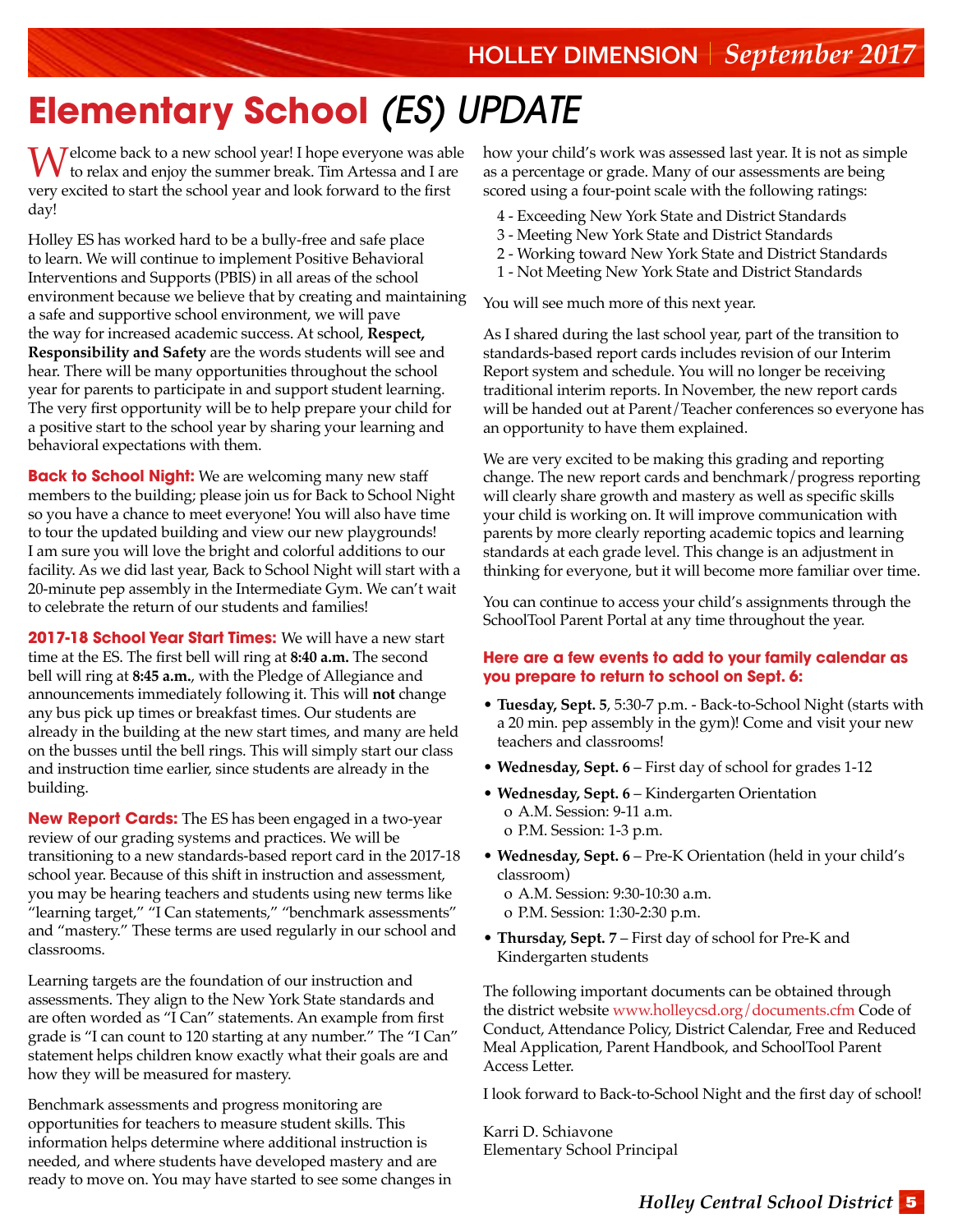### Holley Dimension *September 2017*

*(Clip and Save)*

# **Please keep these important district event dates in mind this year:**

**Wednesday, Oct. 11, 2017** – Community Flu Clinic, ES Café, 3:30 p.m.

**Thursday, Nov. 9, 2017** – Veterans Day Assembly, ES Intermediate Gym, 2 p.m.

**Thursday, Dec. 7, 2017** – MS/HS Winter Concert, HS Aud, 7 p.m.

**Tuesday, Dec. 12, 2017** – ES Winter Concert, HS Aud, 7 p.m.

**Saturday, Feb. 3, 2018** – All County Performance at Kendall CSD, 2 p.m.

**Saturday, March 3, 2018** – All County Performance at Albion CSD, 2 p.m.

**Friday, March 9, 2018** – MS/HS Musical, HS Aud, 7 p.m.

**Saturday, March 10, 2018** – MS/HS Musical, HS Aud, 2 p.m. & 7 p.m.

**Thursday, March 15, 2018** – District Choral Concert, HS Aud, 7 p.m.

**Tuesday, March 20, 2018** – District Band Concert, HS Aud, 7 p.m.

**Tuesday, May 1, 2018** – Annual Board of Education Meeting, District Office Board Room, 6 p.m.

**Thursday, May 3, 2018** – Senior Citizen Breakfast, ES Café, 9 a.m.

**Tuesday, May 15, 2018** – Budget Vote & Board Member Election, MS/HS Foyer, 6 a.m.-9 p.m.

**Tuesday, May 15, 2018** – ES Spring Concert, HS Aud, 7 p.m.

**Thursday, May 24, 2018** – MS/HS Spring Concert, HS Aud, 7 p.m.

**Friday, May 25, 2018** – Memorial Day Assembly, ES Intermediate Gym, 9:30 a.m.

**Wednesday, June 14, 2018** – Flag Day Parade, Village Depot, 9:30 a.m.

For athletic events, please visit www.holleycsd.org/athletics.cfm?subpage=45131 for a full schedule, as these dates and times may change.

# **Girls on the Run Program for Fall 2017**

Online registration (www.gotrbuffalo.org/Register-Now)<br>
opened in August for the fall session of Girls on the Run<br>
(COTP) + Hellen Flamenter: This is the second-(GOTR) at Holley Elementary. This is the seventh season the district has hosted this program.

GOTR is a national organization that is curriculum based to build self-esteem and confidence in girls while encouraging physical activity. The 10-week program is in a team-like setting with 15 girls and two coaches. Holley's team will be coached by Lynn Vendetti and Hannah Bock. At the end of the 10-week program, the girls will have completed their training to run a 5k race in November. The race will be held on Sunday, Nov. 5 at 10 a.m. in Delaware Park in Buffalo.

Female students in grades 3-6 are eligible to join this program. The group fills once there are 15 registrants. Practices will be held on Mondays and Wednesdays from 3:30-5 p.m. on the days school is in session. This year's season begins on Sept. 11 and ends on Nov. 10.

Girls will receive a healthy snack at each session, running shoes from Payless and an official GOTR of Buffalo T-shirt. Their 5k race registration is also included with their enrollment in the program. There is no cost to Holley students to enroll in the GOTR program this year.

Visit the GOTR official site for more information on this program (www.gotrbuffalo.org/Our-Programs).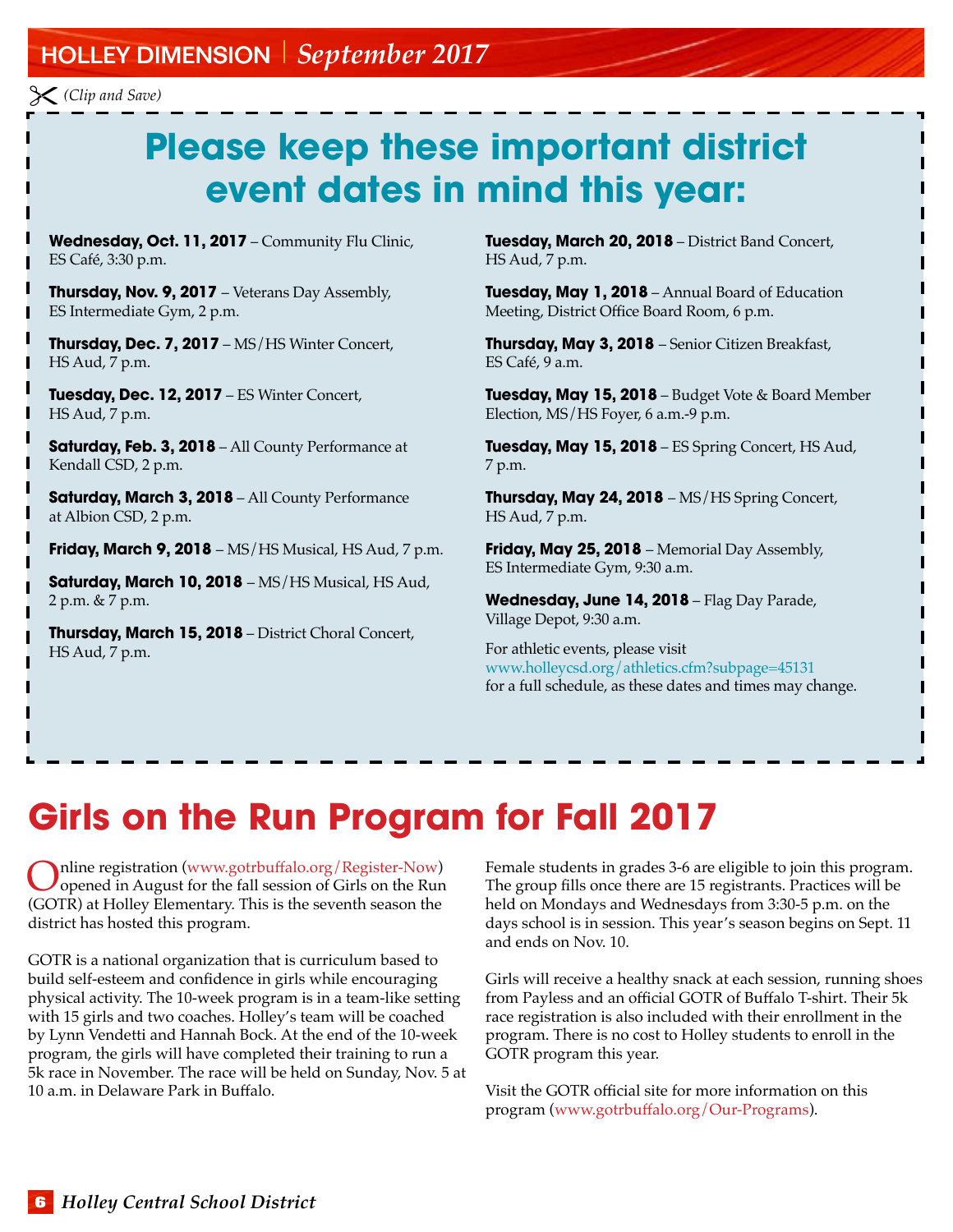### Holley Dimension *September 2017*

# Plan Your Family Vacations Around These Important Dates



 $\int$ ake sure your child doesn't miss out on critical instructional time when planning your next family vacation. Here are some important dates to keep in mind.

**Monday, Sept. 4, 2017 – Labor Day, No School**

**Tuesday, Sept. 5, 2017 – Staff Development Day, No School**

**Friday, Oct. 6, 2017 – Staff Development Day (MSHS dismissed at 10:33 a.m., Elem dismissed at 11:30 a.m.)** 

**Monday, Oct. 9, 2017 – Columbus Day, No School**

**Tuesday, Nov. 7, 2017 – Staff Development Day, No School** 

**Friday, Nov. 10, 2017 – Veterans Day, No School**

**Wednesday - Friday, Nov. 22-24, 2017 – Thanksgiving Recess**

**Friday, Dec. 1, 2017 – Staff Development Day (MSHS dismissed at 10:33 a.m., Elem dismissed at 11:30 a.m.)**

**Monday, Dec. 25, 2017 - Monday, Jan. 1, 2018 – Holiday Recess** 

**Monday, Jan. 15, 2018 – MLK Day, No School**

**Monday - Friday, Jan. 22-26, 2018 – Midterm & Regents Exams – MS/HS students report only if they have exams**

**Friday, Jan. 26, 2018 – Staff Development Day (Elem dismissed at 11:30 a.m.)** 

**Monday - Friday, Feb. 19-23, 2018 – Mid-Winter Recess**

**Friday, March 16, 2018 – Staff Development Day, (MSHS dismissed at 10:33 a.m., Elem dismissed at 11:30 a.m.)**

**Friday - Friday, March 30-April 6, 2018 – Spring Recess**

**Wednesday - Friday, April 11-13, 2018 – Grades 3-8 English Language Arts Testing**

**Friday, April 27, 2018 – Staff Development Day, No School** 

**Tuesday - Thursday, May 1-3, 2018 – Grades 3-8 Mathematics Testing**

**Wednesday, May 23, 2018 – Grade 8 Science Performance Testing**

**Wednesday, May 23, 2018 – Half-day for Elementary Students (dismissed at 11:30 a.m.)**

**Thursday, May 24, 2018 – Grade 4 Science Performance Testing**

**Monday, May 28, 2018 – Memorial Day, No School**

**Friday, June 1, 2018 – Half-day for Elementary Students (dismissed at 11:30 a.m.)**

**Monday, June 4, 2018 – Grades 4 & 8 Science Written Testing**

**Tuesday, June 5, 2018 – Regents Exams - MS/HS students report only if they have exams**

**Friday, June 8, 2018 - Half-day for Elementary Students (dismissed at 11:30 a.m.)**

**Tuesday - Thursday, June 12-21, 2018 – Regents & Final Exams – MS/HS students report only if they have exams**

**Thursday, June 21, 2018 – Last Day of School for Students**

**Saturday, June 23, 2018 – Commencement**

# **School Tax Payments**

The Holley Central School District is using M&T Bank - Brockport branch as the designated bank for tax collection for the 2017-18 school year. You may visit the Brockport branch or mail your tax payment to the address at right. Due to new government regulations, cash payments will only be accepted from customers of M&T Bank. All other payments must be in the form of a check or money order. Debit or credit cards will not be accepted. Make checks payable to Holley Central School District. Please attach the payment coupon to your payment.

#### **Payment addresses:**

#### **In Person:**

M&T Bank, [6560 Fourth Section Road,](http://www.bing.com/maps/default.aspx?cp=43.19838~-77.94548&where1=M%26T%20Bank&ss=ypid.YN662x11490254&FORM=SNAPST)  [Brockport, NY 14420](http://www.bing.com/maps/default.aspx?cp=43.19838~-77.94548&where1=M%26T%20Bank&ss=ypid.YN662x11490254&FORM=SNAPST)

#### **By Mail:**

Holley Central School District, P.O. Box 824, Buffalo, NY 14240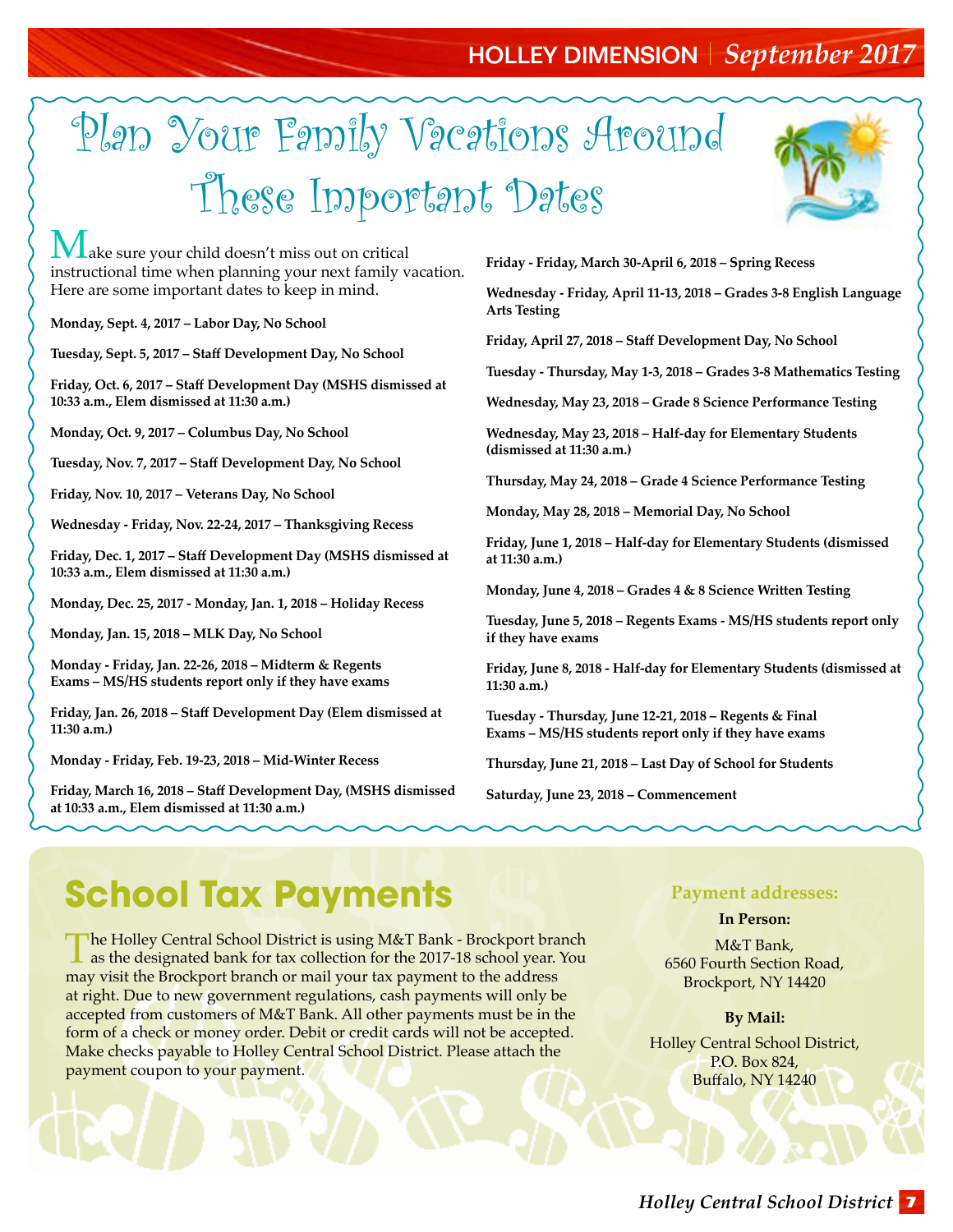# **How We Communicate** with Parents and Residents

The Holley Central School district has a variety of<br>
communications tools we use to communicate with parents<br>
and goal don't are a graveler basis. Here's an averation of the and residents on a regular basis. Here's an overview of the tools we rely on to share important information.

- **Connect-Ed** this electronic messaging system is how we tell you about breaking news that is urgent in nature and may require your immediate attention. For this reason, it is important that we have your current phone number and/or email address. If your number or address has changed or if you haven't provided this information previously, please be sure to do so now. Simply call your child's school and tell us your current number and address.
- **SchoolTool** this is our student management system which allows parents to see student information online, including student schedules, attendance, interim and report card grades, discipline information, and more. If you have not already registered with SchoolTool, do so today at www.holleycsd.org/SchoolTool. You will find a sign-up form on the website that you will need to complete and return to your child's school. You only need to register once to have access to this secure online system. If you have registered in the past and your email address remains the same, no further action is required; you still have access to this site.
- **Website**  the district website (www.holleycsd.org) is a comprehensive and continually updated resource for parents and residents alike. Refer to it often for everything from Board of Education meeting minutes to school lunch menus, athletic schedules, homework assignments, news and more. We also employ social media on our website, so be sure to "like" us on Facebook (www.facebook.com/Holley-Central-School-District-332907976725723/) and follow us on Twitter. There are three Twitter handles to follow:
	- District: @HolleyCSD
	- Elementary School: @HolleyElem
	- Middle School/High School: @Holley\_MS\_HS
- **Electronic Bulletin Board** our electronic bulletin board in front of the Elementary School enables us to share timely news with you in a more immediate way. Messages on this board will change regularly, so become accustomed to reading the board as you pass the school to know what's going on inside our district.
- **District Newsletter** throughout the school year, we publish a district-wide newsletter on a monthly basis so you can see what has happened and what's ahead. As a cost saving measure, we post this newsletter online at www.holleycsd.org (see "Quick Links" on the left for "Dimension Newsletters"). A limited quantity of newsletters are printed and available at shops and businesses around town.
- **District Calendar** The 2017-18 Holley Central School District calendar is now complete and posted online. To view or download the calendar, visit our website at www.holleycsd.org and click on the "Calendars" tab at the top, then select "District Calendar." This calendar will be updated throughout the year to include new events or changes in locations, times and dates. Please check the calendar regularly and use our sorting feature to customize your calendar view.
- **Local News Media** we regularly share our news with local news publications including the Suburban News, Batavia Daily News and Orleans Hub.
- **Parent Handbook** parent handbooks have been updated and are available online at www.holleycsd.org.

# **Scholarships**

### **The Horatio Alger Association of Distinguished Americans, Inc. Scholarship**

Scholarship value is \$6,000-25,000. Students must have significant financial need and have exhibited integrity and perseverance in overcoming personal adversity. Applicants must be a high school graduate in spring/ summer, demonstrate critical financial need (\$55,000 or lower adjusted gross family income), and be a U.S. citizen. Applications are found online at [scholars.horatioalger.org.](https://scholars.horatioalger.org/) The deadline is **Oct. 25, 2017**.

#### **Hexter & Baines Scholarship**

Hexter & Baines is offering a \$1,250 scholarship to high school juniors and seniors, and students registered for post-secondary institutions. To apply, write a 500-1,000 word essay about your academic and career goals, plans for achieving them and why you need financial assistance. For more information, visit www.hexterandbaines.com/scholarship. Deadline is **December 15, 2017**.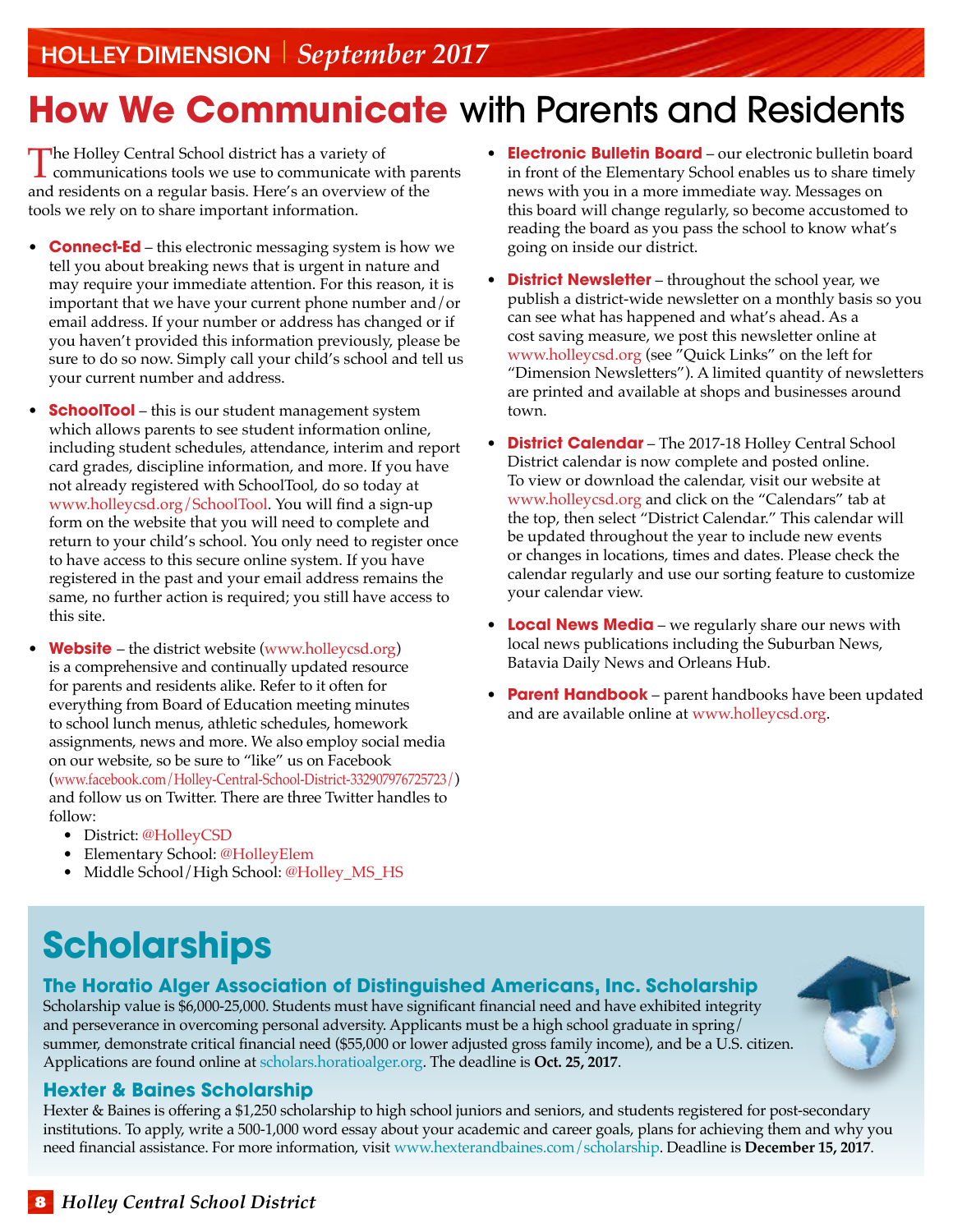### **Free and reduced price meal applications** accepted throughout the school year

Parents/guardians needing assistance paying for their child's meals are encouraged to complete an application for free and reduced price meals. The application can be found online at www.holleycsd.org (select "Food Service" from the "Departments" tab). The applications were included in the summer mailings sent home. Extra copies are also available in the District Office.

Parents/guardians can file an application with the District Office at any time during the school year. Approved benefits are effective for the entire school year. This information remains **confidential** and children are not identified as receiving free or reduced lunches as they progress through the cafeteria line to checkout.

Administered by the U.S. Department of Agriculture and the New Yorks State Education Department, the National School Lunch Program and School Breakfast Program provide

meals in schools that meet federal nutritional guidelines. Schools receive reimbursement for mealrelated costs for each meal served through the programs.

For the 2017-18 school year, Holley student lunches will be \$1.90 at the Elementary School and \$2.05 at the Middle School/High School, and breakfast will be \$1.20 at both schools.

Parents can easily keep track of their children's food purchases and add money to their accounts by signing up for mySchoolBucks, a secure online prepayment service. Visit http://www.holleycsd.org/mySchoolBucks for more information. Remember that students are not able to charge any portion of their meal selections. Students without payment will be given a sandwich, fruit and milk.

# **5-Hour Pre-Licensing Course Dates**

I Jolley offers the 5-hour pre-<br>licensing course through the HLSJ Driving Academy, Ltd. Students who register to take the course must already have their driver's permit. The cost of the class is \$35 and checks may be made payable to HLSJ Driving Academy. Students must register with the Guidance Office or online at [hlsjdriving.com/signup.php](http://hlsjdriving.com/signup.php). The course is taught in the Holley HS/MS Dining Hall from 3:30-8:30 p.m. on the following dates:

| • Sept. 12, 2017 | • Feb. 13, 2018  |
|------------------|------------------|
| • Oct. 17, 2017  | • March 13, 2018 |
| • Nov. 14, 2017  | • April 10, 2018 |
| • Dec. 5, 2017   | • May 8, 2018    |
| • Jan. 16, 2018  | • June 5, 2018   |

*Students must bring a writing utensil to class*

# **School Bus Safety Reminders**

ightyou know that an estimated 50,000 motor vehicles illegally pass New York State school buses every day? Don't become one<br>of them! In New York State, it is illegal to pass a bus when its red lights are flashing. When dri they must come to a complete stop at least 20 feet away from the bus so that the bus driver can pick up or discharge students. This rule applies even when a bus has its red lights flashing in a parking lot, on school grounds, on a multi-lane highway or on the opposite side of a divided highway. Drivers must stop, whether they are approaching the bus from the front or the rear. When the red lights stop flashing or when the bus driver signals, drivers may resume driving. Drivers must yield to flashing yellow lights on a bus, slow down and be prepared to stop.

Penalties for passing a school bus involve fines, points added to your license and possible jail time. Refer to the table below.

| <b>By Conviction</b>                               | <b>Minimum Fine</b> | <b>Maximum Fine</b> | <b>Possible Imprisonment</b> |
|----------------------------------------------------|---------------------|---------------------|------------------------------|
| First conviction                                   | \$250               | \$400               | Up to 30 days                |
| Second conviction<br>(within 3 years)              | \$600               | \$750               | Up to 180 days               |
| Third or subsequent conviction<br>(within 3 years) | \$750               | \$1,000             | Up to 180 days               |

**For more information, visit [www.safeny.ny.gov/opsafstp.htm.](http://www.safeny.ny.gov/opsafstp.htm)**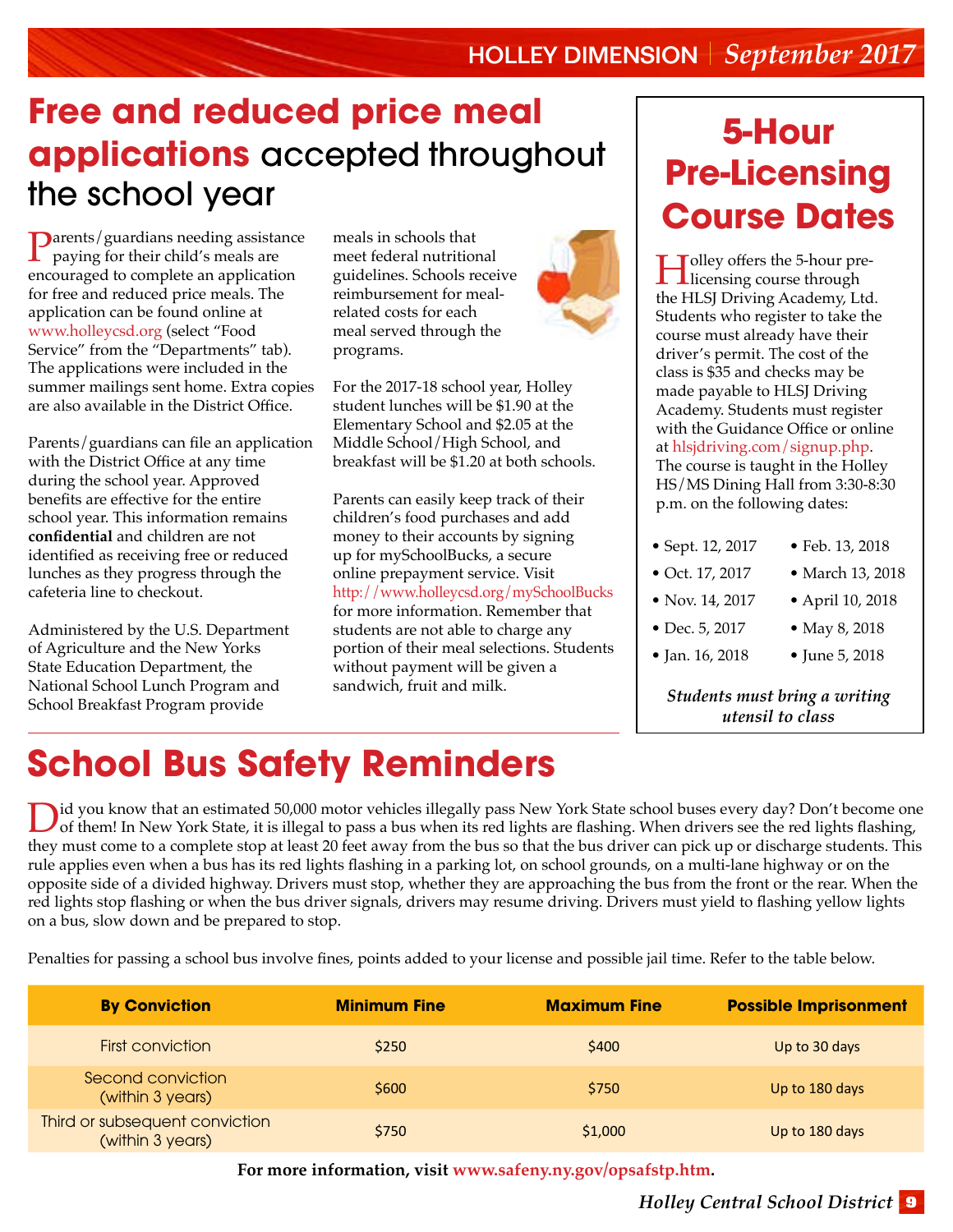### Holley Dimension *September 2017*

### **Holley Sports Boosters**

Holley Sports Boosters welcomes parents/guardians, grandparents, teachers, coaches, students and anyone interested in seeing what we're about to join us, get involved, and help improve our sports programs and community. We realize everyone's time is valuable. Any amount of time you're able to give is a big help and greatly appreciated. If you're not interested in becoming a member just yet, there are still ways to help. Come and see what we're all about!

Call for more information: President - Sal DeLuca at 585-259-7358 or Vice President - Mike Sander at 585-301-3853.

Meetings are monthly on Mondays at 7 p.m. in the MS/HS Library, unless otherwise indicated in the list below, for 2017-18:

- Sunday, Sept. 10 at 6 p.m. at the Woodlands
- Tuesday, Oct. 3
- Nov.  $6$
- $\bullet$  Dec. 4

### • Tuesday, Jan. 2

- Feb. 5 • March 5
- April 9
- May 7
- June 4

#### Follow us on Facebook at

www.facebook.com/HolleySportsBoosters.

# *Join the Holley PTSA*

The Holley PTSA is focused on giving students a voice, supporting learning and celebrating success. This organization and its volunteers coordinate a number of programs and special events annually, ranging from the Pick A Reading Partner (PARP) program to the popular Santa's Shop at holiday time. Volunteer opportunities are plentiful, so attend a PTSA meeting and learn more. Meetings are the second Wednesday of each month at 5 p.m. in the Elementary School Room 49. All are welcome.

PTSA Officers and members currently include:

- Alexa Downey and Jennifer Morgan, Co-Presidents
- Donna Moore, Treasurer
- Carm Miller, Secretary
- Amy Bennage, Membership
- Karen Quaranto, Fundraising
- Jennifer Morgan, Publicity
- Vickie Scroger, Hospitality
- Lisa Hendry, PARP
- Jennifer Morgan & Alexa Downey, Liaisons to High School
- Karri Schiavone, Elementary School Principal (kschiavone@holleycsd.org)
- Sue Cory, Middle School/High School Principal (scory@holleycsd.org)

There will be a PTSA membership drive in October. Membership is \$9 per family to join. Membership fees help support events like field trips, Homecoming float prizes, Elementary Theatre Guild productions, PARP, senior scholarships, senior breakfast/picnic, Flag Day popsicles, Arts in Education activities, end of year celebrations and many more. Membership forms can be found on the website at

www.holleycsd.org/files/filesystem/holley\_ptsa\_membership\_form.doc.

# Homecoming Events

A fter working with the Middle School and High School Student Councils and class advisors, we are changing the format<br>A of Homecoming events this year. Be on the lookout for more information on events as the dates grow clo events already planned are:

- Thursday, Sept. 21 Parade
- Friday, Sept. 22 Pep Assembly at 12:50 p.m. in the MS/HS Gym
- Friday, Sept. 22 and Saturday, Sept. 23 Homecoming Games visit www.holleycsd.org/athletics.cfm?subpage=45131 to see the full schedule

*Come out and show your Holley spirit as we remain Holley Strong for another year!*

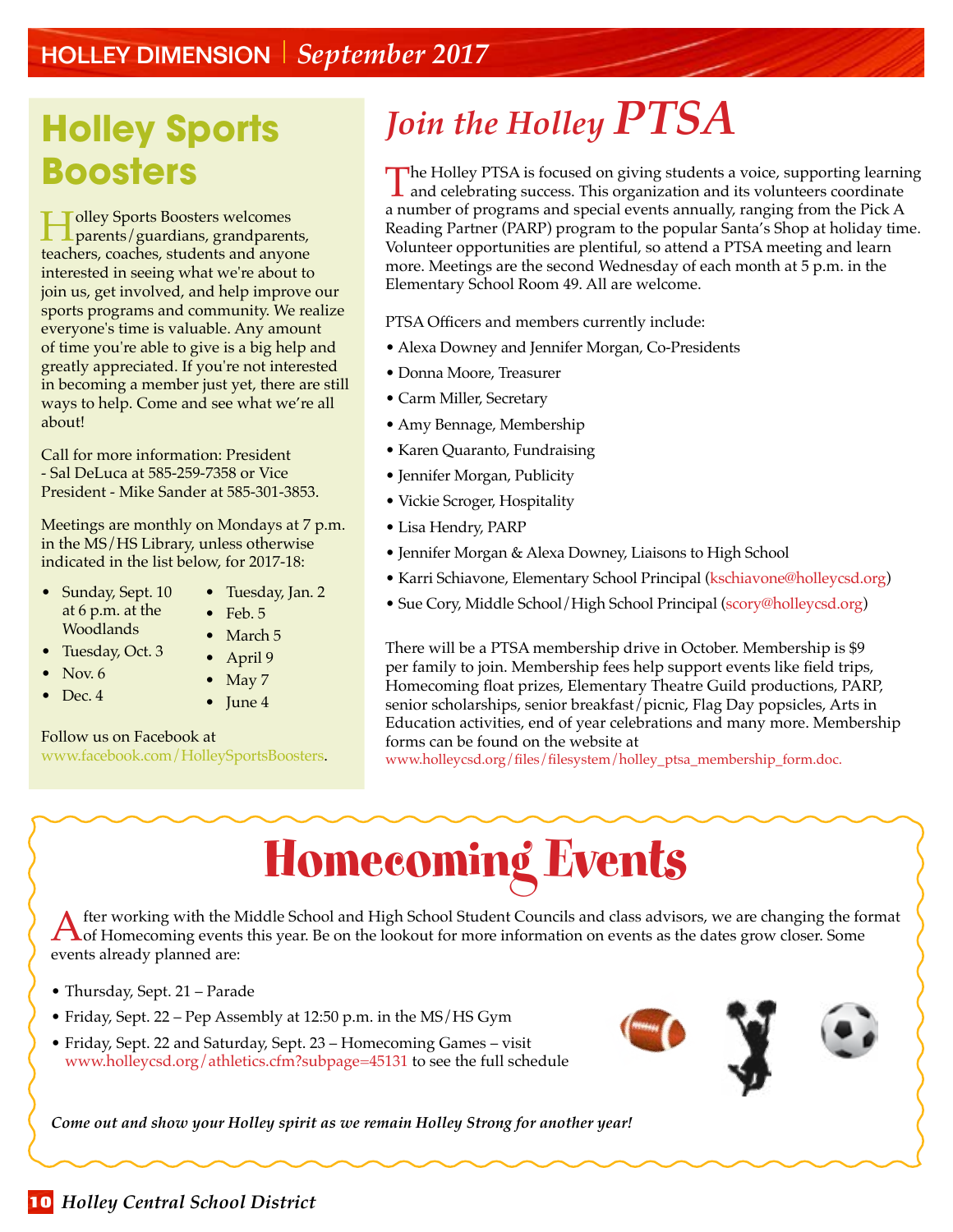# **College Preparation News** from the MS/HS Counseling Office

There are some important college events happening this month and next. College-bound high school juniors and seniors are encouraged to attend the events below. Save these dates as well as the following PSAT, SAT and ACT exam and registration dates.

| <b>Upcoming College Fairs:</b>                   |          |               |  |
|--------------------------------------------------|----------|---------------|--|
| Rochester College Night at the Marketplace Mall  | Sept. 27 | $6:30-8$ p.m. |  |
| Rochester College Night at the Greece Ridge Mall | Sept. 28 | $6:30-8$ p.m. |  |
| Holley MS/HS College Expo                        | Oct.2    | 6th Period    |  |

### **PSAT:**

| What:        | Practice SAT (college entrance exam)                                          |
|--------------|-------------------------------------------------------------------------------|
| Why:         | The PSAT is the National Merit Scholarship qualifier and practice for the SAT |
| Who:         | All juniors who think they might want to go to college                        |
| When:        | Oct. 14, 7:45 a.m.-noon                                                       |
| Where:       | Holley MS/HS                                                                  |
| Fee:         | \$16 cash or check made payable to Holley Central School                      |
| To register: | Contact Andrew Ruff in the Counseling Office                                  |

#### **SAT:**

| <b>Exam Dates</b> | <b>Regular Deadline</b> | <b>Late Registration</b><br><b>Deadline - Paper</b> | <b>Late Registration</b><br><b>Deadline -</b><br><b>Online/Phone</b> |
|-------------------|-------------------------|-----------------------------------------------------|----------------------------------------------------------------------|
| Oct. 7, 2017      | Sept. 8, 2017           | Sept. 19, 2017                                      | Sept. 27, 2017                                                       |
| Nov. 4, 2017      | Oct. 5, 2017            | Oct. 17, 2017                                       | Oct. 25, 2017                                                        |
| Dec. 2, 2017      | Nov. 2, 2017            | Nov. 14, 2017                                       | Nov. 21, 2017                                                        |
| March 10, 2018    | Feb. 9, 2018            | Feb. 20, 2018                                       | Feb. 28, 2018                                                        |
| May 5, 2018       | April 6, 2018           | April 17, 2018                                      | April 25, 2018                                                       |
| June 2, 2018      | May 3, 2018             | May 15, 2018                                        | May 23, 2018                                                         |

Fees: with essay \$60, without essay \$46 • Late registration - additional fee \$29

Registration packets are available in the Counseling Office or students can register online at www.collegeboard.com/student/testing/sat/reg.html. Holley CEEB CODE: 332-415.

|                   | AGE:                    |                          |
|-------------------|-------------------------|--------------------------|
| <b>Exam Dates</b> | <b>Regular Deadline</b> | <b>Late Registration</b> |
| Oct. 28, 2017     | Sept. 22, 2017          | Sept. 23-Oct 6th, 2017   |
| Dec. 9, 2017      | Nov. 3, 2017            | Nov. 4-17, 2017          |
| April 14, 2018    | March 9, 2018           | March 10-23, 2018        |
| June 9, 2018      | May 4, 2018             | May 5-18, 2018           |

**ACT:**

**Fees**: with writing \$62.50, without writing \$46 • Late registration - additional fee \$29.50

Registration packets are available in the Counseling Office or students can register online at www.actstudent.org/regist/. Holley CEEB CODE: 332415.

If students need a fee waiver for either exam, they should contact their guidance counselor.

### **NCAA Division I and II Sports**

It you are interested in playing college sports at Division I or II schools, you must register for the NCAA Clearinghouse at www.ncaa.org/student-athletes.

### **Save the Date: Financial Aid Night**

Joe Bailey, Director of Financial Aid from Genesee Community College, will be conducting a presentation about the FAFSA on Oct. 23 from 5-6 p.m. at the MS/HS. **Please make every effort to attend and bring your parents/ guardians!** 

### **Financial Aid**

The FAFSA is now open to submit your financial information online. Please register for an account at www.fafsa.ed.gov and complete the FAFSA online. Any questions, please contact FAFSA directly by calling 1-800- 433-3243. The TDD phone number for hearing-impaired individuals is 1-800- 730-8913. To apply for any need-based aid or federal loan programs, your parents will need to file a FAFSA form between Oct. 1, 2017 and June 30, 2018.

### **Scholarships**

Visit the Scholarships page on the Holley website: www.holleycsd.org/scholarships/ Listen for scholarship announcements and drop by the Counseling Office for information starting in mid-December. Also, consider visiting www.fastweb.com for national scholarship searches. Don't wait until March or April – you might be out of luck!

### **Our District's Mission**

 $W_{\text{staff}}^{\text{e, the students, parents}}$ staff and community of the Holley Central School District, will work together to provide the opportunity and means for all students to acquire the skills, knowledge and attitudes to become responsible and productive citizens in a diverse and changing society. The ideal is to instill a passion for lifelong learning.